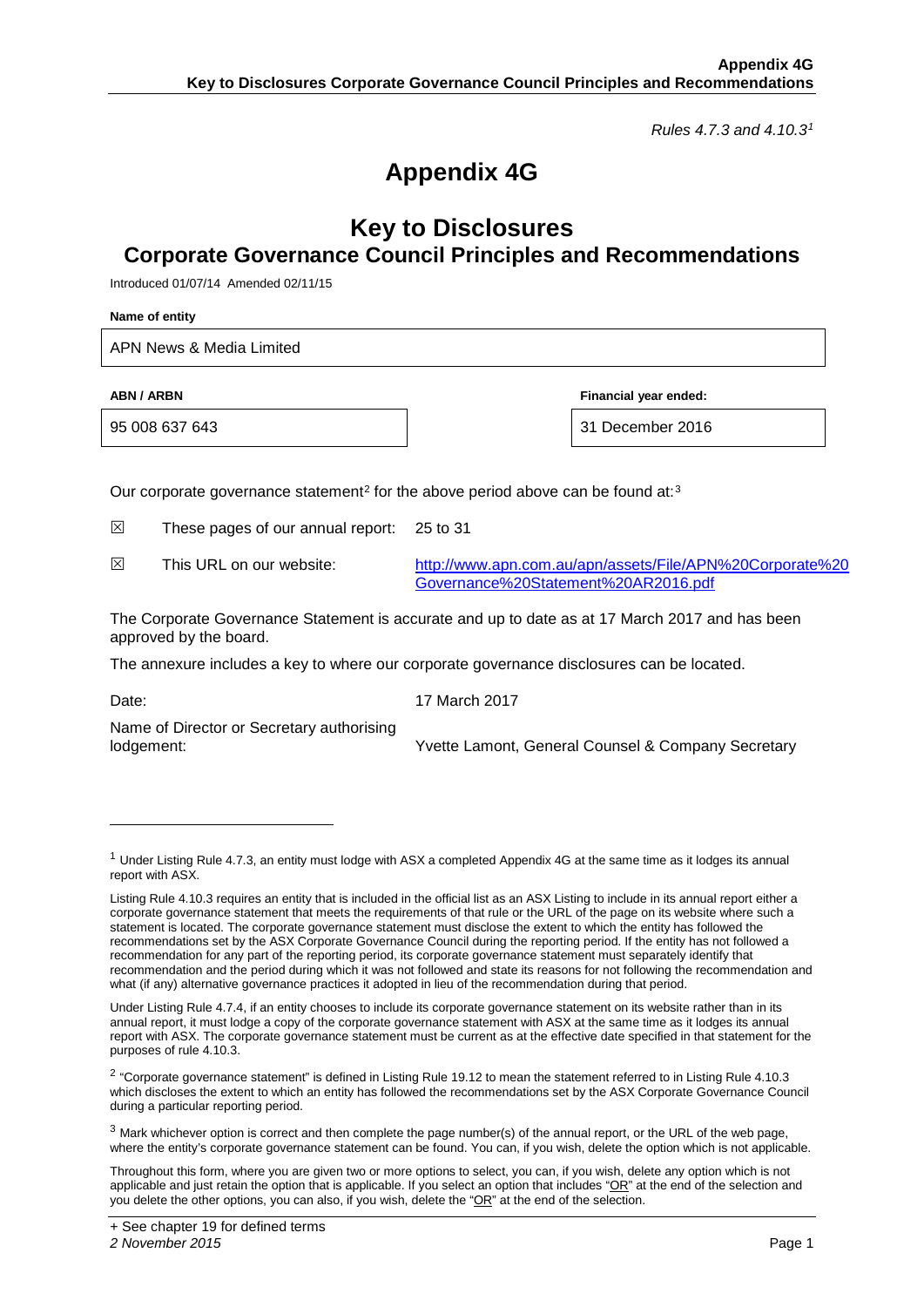### **ANNEXURE – KEY TO CORPORATE GOVERNANCE DISCLOSURES**

| Corporate Governance Council recommendation                      |                                                                                                                                                                                                                                                                                                                                                                                                                                                                                                                                                                                                                                                                                                                                                                                                                                                                                                                                                                                                                                                                                         | We have followed the recommendation in full for the<br>whole of the period above. We have disclosed                                                                                                                                                                                                                                                                                                                                                                                                                                                                                                                                                                                  |  |  |
|------------------------------------------------------------------|-----------------------------------------------------------------------------------------------------------------------------------------------------------------------------------------------------------------------------------------------------------------------------------------------------------------------------------------------------------------------------------------------------------------------------------------------------------------------------------------------------------------------------------------------------------------------------------------------------------------------------------------------------------------------------------------------------------------------------------------------------------------------------------------------------------------------------------------------------------------------------------------------------------------------------------------------------------------------------------------------------------------------------------------------------------------------------------------|--------------------------------------------------------------------------------------------------------------------------------------------------------------------------------------------------------------------------------------------------------------------------------------------------------------------------------------------------------------------------------------------------------------------------------------------------------------------------------------------------------------------------------------------------------------------------------------------------------------------------------------------------------------------------------------|--|--|
| PRINCIPLE 1 - LAY SOLID FOUNDATIONS FOR MANAGEMENT AND OVERSIGHT |                                                                                                                                                                                                                                                                                                                                                                                                                                                                                                                                                                                                                                                                                                                                                                                                                                                                                                                                                                                                                                                                                         |                                                                                                                                                                                                                                                                                                                                                                                                                                                                                                                                                                                                                                                                                      |  |  |
| 1.1                                                              | A listed entity should disclose:<br>the respective roles and responsibilities of its board and<br>(a)<br>management; and<br>(b)<br>those matters expressly reserved to the board and those<br>delegated to management.                                                                                                                                                                                                                                                                                                                                                                                                                                                                                                                                                                                                                                                                                                                                                                                                                                                                  | the fact that we follow this recommendation:<br>⊠<br>in our Corporate Governance Statement<br>and information about the respective roles and<br>responsibilities of our board and management (including<br>those matters expressly reserved to the board and those<br>delegated to management):<br>⊠<br>in our Corporate Governance Statement                                                                                                                                                                                                                                                                                                                                        |  |  |
| 1.2                                                              | A listed entity should:<br>undertake appropriate checks before appointing a person, or<br>(a)<br>putting forward to security holders a candidate for election,<br>as a director; and<br>provide security holders with all material information in its<br>(b)<br>possession relevant to a decision on whether or not to elect<br>or re-elect a director.                                                                                                                                                                                                                                                                                                                                                                                                                                                                                                                                                                                                                                                                                                                                 | the fact that we follow this recommendation:<br>⊠<br>in our Corporate Governance Statement<br>区<br>in our Nomination Committee Charter located at:<br>http://www.apn.com.au/apn/assets/File/Nomination%<br>20Committee%20Charter%20(updated%20Feb%20<br>17)%20.pdf<br>⊠<br>in the Board of Directors biographies on pages 22<br>and 23 in APN's 2016 Annual Report                                                                                                                                                                                                                                                                                                                   |  |  |
| 1.3                                                              | A listed entity should have a written agreement with each director<br>and senior executive setting out the terms of their appointment.                                                                                                                                                                                                                                                                                                                                                                                                                                                                                                                                                                                                                                                                                                                                                                                                                                                                                                                                                  | the fact that we follow this recommendation:<br>区<br>in our Corporate Governance Statement                                                                                                                                                                                                                                                                                                                                                                                                                                                                                                                                                                                           |  |  |
| 1.4                                                              | The company secretary of a listed entity should be accountable<br>directly to the board, through the chair, on all matters to do with the<br>proper functioning of the board.                                                                                                                                                                                                                                                                                                                                                                                                                                                                                                                                                                                                                                                                                                                                                                                                                                                                                                           | the fact that we follow this recommendation:<br>⊠<br>in our Corporate Governance Statement                                                                                                                                                                                                                                                                                                                                                                                                                                                                                                                                                                                           |  |  |
| 1.5                                                              | A listed entity should:<br>(a)<br>have a diversity policy which includes requirements for the<br>board or a relevant committee of the board to set<br>measurable objectives for achieving gender diversity and to<br>assess annually both the objectives and the entity's progress<br>in achieving them;<br>disclose that policy or a summary of it; and<br>(b)<br>disclose as at the end of each reporting period the<br>(c)<br>measurable objectives for achieving gender diversity set by<br>the board or a relevant committee of the board in accordance<br>with the entity's diversity policy and its progress towards<br>achieving them and either:<br>(1) the respective proportions of men and women on the<br>board, in senior executive positions and across the<br>whole organisation (including how the entity has defined<br>"senior executive" for these purposes); or<br>(2) if the entity is a "relevant employer" under the Workplace<br>Gender Equality Act, the entity's most recent "Gender<br>Equality Indicators", as defined in and published under<br>that Act. | the fact that we have a diversity policy that complies with<br>paragraph (a):<br>⊠<br>in our Corporate Governance Statement<br>and a copy of our diversity policy or a summary of it:<br>⊠<br>at<br>http://www.apn.com.au/apn/assets/File/Diversity%20<br>Policy%20(updated%20Feb%2017).pdf<br>and the measurable objectives for achieving gender<br>diversity set by the board or a relevant committee of the<br>board in accordance with our diversity policy and our<br>progress towards achieving them:<br>$\boxtimes$ in our Corporate Governance Statement<br>and the information referred to in paragraphs (c)(1) or<br>$(2)$ :<br>区<br>in our Corporate Governance Statement |  |  |
| 1.6                                                              | A listed entity should:<br>have and disclose a process for periodically evaluating the<br>(a)<br>performance of the board, its committees and individual<br>directors; and<br>disclose, in relation to each reporting period, whether a<br>(b)<br>performance evaluation was undertaken in the reporting<br>period in accordance with that process.                                                                                                                                                                                                                                                                                                                                                                                                                                                                                                                                                                                                                                                                                                                                     | the evaluation process referred to in paragraph (a):<br>$\times$<br>in our Corporate Governance Statement<br>and the information referred to in paragraph (b):<br>$\boxtimes$<br>in our Corporate Governance Statement                                                                                                                                                                                                                                                                                                                                                                                                                                                               |  |  |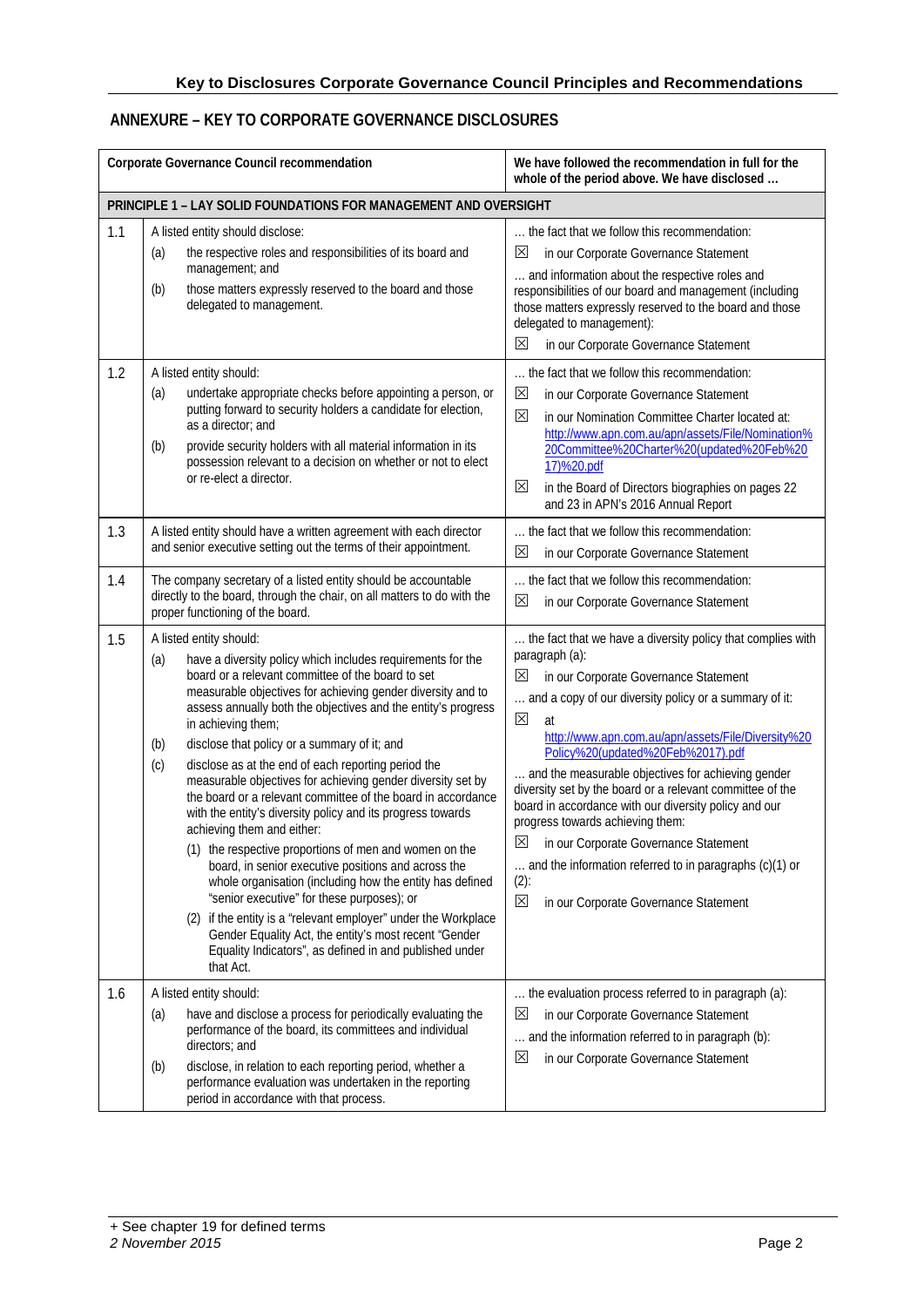| Corporate Governance Council recommendation |                                                                                                                                                                                                                                                                                                                                                                                                                                                                                                                                                                                                                                                                                                                                                                                                                                                                     | We have followed the recommendation in full for the<br>whole of the period above. We have disclosed                                                                                                                                                                                                                                                                                                                                                                                                                                                                                               |
|---------------------------------------------|---------------------------------------------------------------------------------------------------------------------------------------------------------------------------------------------------------------------------------------------------------------------------------------------------------------------------------------------------------------------------------------------------------------------------------------------------------------------------------------------------------------------------------------------------------------------------------------------------------------------------------------------------------------------------------------------------------------------------------------------------------------------------------------------------------------------------------------------------------------------|---------------------------------------------------------------------------------------------------------------------------------------------------------------------------------------------------------------------------------------------------------------------------------------------------------------------------------------------------------------------------------------------------------------------------------------------------------------------------------------------------------------------------------------------------------------------------------------------------|
| 1.7                                         | A listed entity should:<br>have and disclose a process for periodically evaluating the<br>(a)<br>performance of its senior executives; and<br>disclose, in relation to each reporting period, whether a<br>(b)<br>performance evaluation was undertaken in the reporting<br>period in accordance with that process.<br>PRINCIPLE 2 - STRUCTURE THE BOARD TO ADD VALUE                                                                                                                                                                                                                                                                                                                                                                                                                                                                                               | the evaluation process referred to in paragraph (a):<br>$\mathsf{X}$<br>in our Corporate Governance Statement<br>and the information referred to in paragraph (b):<br>×<br>in our Corporate Governance Statement on page 27                                                                                                                                                                                                                                                                                                                                                                       |
|                                             |                                                                                                                                                                                                                                                                                                                                                                                                                                                                                                                                                                                                                                                                                                                                                                                                                                                                     |                                                                                                                                                                                                                                                                                                                                                                                                                                                                                                                                                                                                   |
| 2.1                                         | The board of a listed entity should:<br>have a nomination committee which:<br>(a)<br>(1) has at least three members, a majority of whom are<br>independent directors; and<br>(2) is chaired by an independent director,<br>and disclose:<br>(3) the charter of the committee;<br>(4) the members of the committee; and<br>(5) as at the end of each reporting period, the number of<br>times the committee met throughout the period and<br>the individual attendances of the members at those<br>meetings; or<br>if it does not have a nomination committee, disclose that<br>(b)<br>fact and the processes it employs to address board<br>succession issues and to ensure that the board has the<br>appropriate balance of skills, knowledge, experience,<br>independence and diversity to enable it to discharge its<br>duties and responsibilities effectively. | [If the entity complies with paragraph (a):]<br>the fact that we have a nomination committee that<br>complies with paragraphs (1) and (2):<br>$\mathsf{X}$<br>in our Corporate Governance Statement<br>and a copy of the charter of the committee:<br>$\boxtimes$<br>at<br>http://www.apn.com.au/apn/assets/File/Nomination%<br>20Committee%20Charter%20(updated%20Feb%201<br>7)%20.pdf<br>and the information referred to in paragraphs (4) and (5):<br>$\boxtimes$<br>in our Corporate Governance Statement and on page<br>34 of the Directors' Report contained in APN's 2016<br>Annual Report |
| 2.2                                         | A listed entity should have and disclose a board skills matrix<br>setting out the mix of skills and diversity that the board currently<br>has or is looking to achieve in its membership.                                                                                                                                                                                                                                                                                                                                                                                                                                                                                                                                                                                                                                                                           | our board skills matrix:<br>⊠<br>in our Corporate Governance Statement with skills<br>referenced in the Board of Directors biographies on<br>pages 22 and 23 of APN's 2016 Annual Report                                                                                                                                                                                                                                                                                                                                                                                                          |
| 2.3                                         | A listed entity should disclose:<br>the names of the directors considered by the board to be<br>(a)<br>independent directors;<br>(b) if a director has an interest, position, association or<br>relationship of the type described in Box 2.3 but the board<br>is of the opinion that it does not compromise the<br>independence of the director, the nature of the interest,<br>position, association or relationship in question and an<br>explanation of why the board is of that opinion; and<br>the length of service of each director.<br>(c)                                                                                                                                                                                                                                                                                                                 | the names of the directors considered by the board to be<br>independent directors:<br>⊠<br>in our Corporate Governance Statement<br>and, where applicable, the information referred to in<br>paragraph (b):<br>×<br>in our Corporate Governance Statement<br>and the length of service of each director:<br>⊠<br>in the Board of Directors biographies on pages 22<br>and 23 in APN's 2016 Annual Report                                                                                                                                                                                          |
| 2.4                                         | A majority of the board of a listed entity should be independent<br>directors.                                                                                                                                                                                                                                                                                                                                                                                                                                                                                                                                                                                                                                                                                                                                                                                      | the fact that we follow this recommendation:<br>$\mathsf{X}% _{0}$<br>in our Corporate Governance Statement                                                                                                                                                                                                                                                                                                                                                                                                                                                                                       |
| 2.5                                         | The chair of the board of a listed entity should be an independent<br>director and, in particular, should not be the same person as the<br>CEO of the entity.                                                                                                                                                                                                                                                                                                                                                                                                                                                                                                                                                                                                                                                                                                       | the fact that we follow this recommendation:<br>⊠<br>in our Corporate Governance Statement                                                                                                                                                                                                                                                                                                                                                                                                                                                                                                        |
| 2.6                                         | A listed entity should have a program for inducting new directors<br>and provide appropriate professional development opportunities<br>for directors to develop and maintain the skills and knowledge<br>needed to perform their role as directors effectively.                                                                                                                                                                                                                                                                                                                                                                                                                                                                                                                                                                                                     | the fact that we follow this recommendation:<br>⊠<br>in our Corporate Governance Statement                                                                                                                                                                                                                                                                                                                                                                                                                                                                                                        |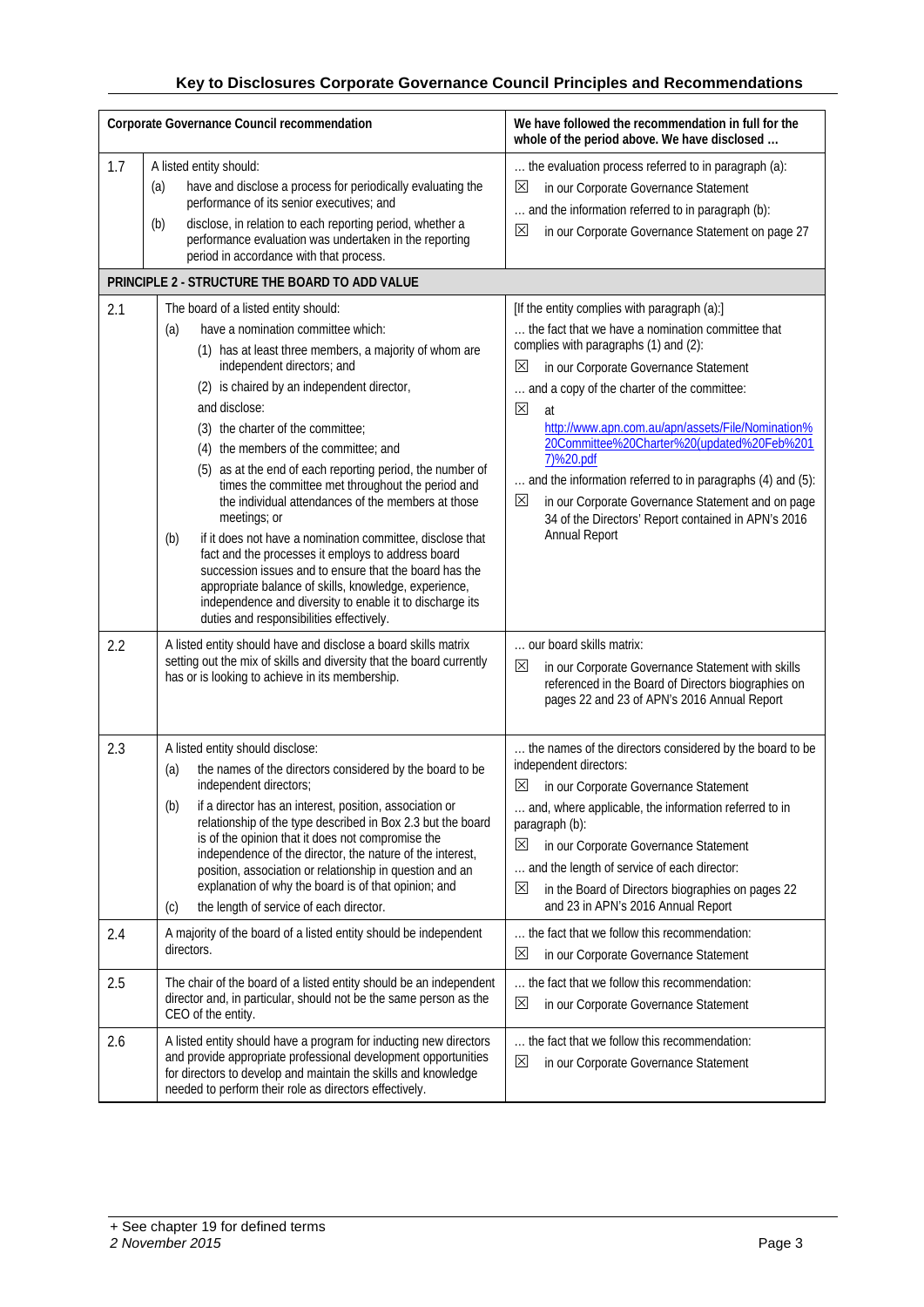| Corporate Governance Council recommendation          |                                                                                                                                                                                                                                                                                                                                                                                                                                                                                                                                                                                                                                                                                                                      | We have followed the recommendation in full for the<br>whole of the period above. We have disclosed                                                                                                                                                                                                                                                                                                                                                                                                                                                                                                                                |  |
|------------------------------------------------------|----------------------------------------------------------------------------------------------------------------------------------------------------------------------------------------------------------------------------------------------------------------------------------------------------------------------------------------------------------------------------------------------------------------------------------------------------------------------------------------------------------------------------------------------------------------------------------------------------------------------------------------------------------------------------------------------------------------------|------------------------------------------------------------------------------------------------------------------------------------------------------------------------------------------------------------------------------------------------------------------------------------------------------------------------------------------------------------------------------------------------------------------------------------------------------------------------------------------------------------------------------------------------------------------------------------------------------------------------------------|--|
|                                                      | PRINCIPLE 3 - ACT ETHICALLY AND RESPONSIBLY                                                                                                                                                                                                                                                                                                                                                                                                                                                                                                                                                                                                                                                                          |                                                                                                                                                                                                                                                                                                                                                                                                                                                                                                                                                                                                                                    |  |
| 3.1                                                  | A listed entity should:<br>have a code of conduct for its directors, senior executives<br>(a)<br>and employees; and<br>disclose that code or a summary of it.<br>(b)                                                                                                                                                                                                                                                                                                                                                                                                                                                                                                                                                 | our code of conduct or a summary of it:<br>$\mathbb{X}$<br>in our Corporate Governance Statement<br>⊠<br>at<br>http://www.apn.com.au/apn/assets/File/Code%20of%20<br>t%20(updated%20Feb%2017).pdf                                                                                                                                                                                                                                                                                                                                                                                                                                  |  |
|                                                      | <b>PRINCIPLE 4 - SAFEGUARD INTEGRITY IN CORPORATE REPORTING</b>                                                                                                                                                                                                                                                                                                                                                                                                                                                                                                                                                                                                                                                      |                                                                                                                                                                                                                                                                                                                                                                                                                                                                                                                                                                                                                                    |  |
| 4.1                                                  | The board of a listed entity should:<br>have an audit committee which:<br>(a)<br>(1) has at least three members, all of whom are non-<br>executive directors and a majority of whom are<br>independent directors; and<br>(2) is chaired by an independent director, who is not the<br>chair of the board,<br>and disclose:<br>(3) the charter of the committee;<br>(4) the relevant qualifications and experience of the<br>members of the committee; and<br>(5) in relation to each reporting period, the number of<br>times the committee met throughout the period and<br>the individual attendances of the members at those<br>meetings; or<br>if it does not have an audit committee, disclose that fact<br>(b) | [If the entity complies with paragraph (a):]<br>the fact that we have an audit committee that complies<br>with paragraphs (1) and (2):<br>in our Corporate Governance Statement<br>$\mathbb{X}$<br>and a copy of the charter of the committee:<br>$\boxtimes$<br>at<br>http://www.apn.com.au/apn/assets/File/Audit%20and<br>%20Risk%20Charter%20(updated%20Feb%2017).p<br>and the information referred to in paragraphs (4) and (5):<br>$\boxtimes$<br>in the Board of Directors biographies on pages 22<br>and 23 in APN's 2016 Annual Report and on page 34<br>of the Directors' Report contained in APN's 2016<br>Annual Report |  |
|                                                      | and the processes it employs that independently verify and<br>safeguard the integrity of its corporate reporting, including<br>the processes for the appointment and removal of the<br>external auditor and the rotation of the audit engagement<br>partner.                                                                                                                                                                                                                                                                                                                                                                                                                                                         |                                                                                                                                                                                                                                                                                                                                                                                                                                                                                                                                                                                                                                    |  |
| 4.2                                                  | The board of a listed entity should, before it approves the entity's<br>financial statements for a financial period, receive from its CEO<br>and CFO a declaration that, in their opinion, the financial records<br>of the entity have been properly maintained and that the financial<br>statements comply with the appropriate accounting standards<br>and give a true and fair view of the financial position and<br>performance of the entity and that the opinion has been formed<br>on the basis of a sound system of risk management and internal<br>control which is operating effectively.                                                                                                                  | the fact that we follow this recommendation:<br>$\boxtimes$<br>in our Corporate Governance Statement                                                                                                                                                                                                                                                                                                                                                                                                                                                                                                                               |  |
| 4.3                                                  | A listed entity that has an AGM should ensure that its external<br>auditor attends its AGM and is available to answer questions<br>from security holders relevant to the audit.                                                                                                                                                                                                                                                                                                                                                                                                                                                                                                                                      | the fact that we follow this recommendation:<br>$\times$<br>in our Corporate Governance Statement                                                                                                                                                                                                                                                                                                                                                                                                                                                                                                                                  |  |
|                                                      | PRINCIPLE 5 - MAKE TIMELY AND BALANCED DISCLOSURE                                                                                                                                                                                                                                                                                                                                                                                                                                                                                                                                                                                                                                                                    |                                                                                                                                                                                                                                                                                                                                                                                                                                                                                                                                                                                                                                    |  |
| 5.1                                                  | A listed entity should:<br>have a written policy for complying with its continuous<br>(a)<br>disclosure obligations under the Listing Rules; and<br>disclose that policy or a summary of it.<br>(b)                                                                                                                                                                                                                                                                                                                                                                                                                                                                                                                  | our continuous disclosure compliance policy or a summary<br>$\boxtimes$<br>in our Corporate Governance Statement<br>X<br>in APN's Market Disclosure Policy at<br>http://www.apn.com.au/apn/assets/File/Market%20Di<br>sclosure%20Policy%20(updated%20Feb%2017).pdf                                                                                                                                                                                                                                                                                                                                                                 |  |
| PRINCIPLE 6 - RESPECT THE RIGHTS OF SECURITY HOLDERS |                                                                                                                                                                                                                                                                                                                                                                                                                                                                                                                                                                                                                                                                                                                      |                                                                                                                                                                                                                                                                                                                                                                                                                                                                                                                                                                                                                                    |  |
| 6.1                                                  | A listed entity should provide information about itself and its<br>governance to investors via its website.                                                                                                                                                                                                                                                                                                                                                                                                                                                                                                                                                                                                          | information about us and our governance on our<br>website:<br>⊠<br>at http://www.apn.com.au/header/corporate-<br>governance1/                                                                                                                                                                                                                                                                                                                                                                                                                                                                                                      |  |
| 6.2                                                  | A listed entity should design and implement an investor relations<br>program to facilitate effective two-way communication with<br>investors.                                                                                                                                                                                                                                                                                                                                                                                                                                                                                                                                                                        | the fact that we follow this recommendation:<br>$\mathsf{X}% _{0}$<br>in our Corporate Governance Statement                                                                                                                                                                                                                                                                                                                                                                                                                                                                                                                        |  |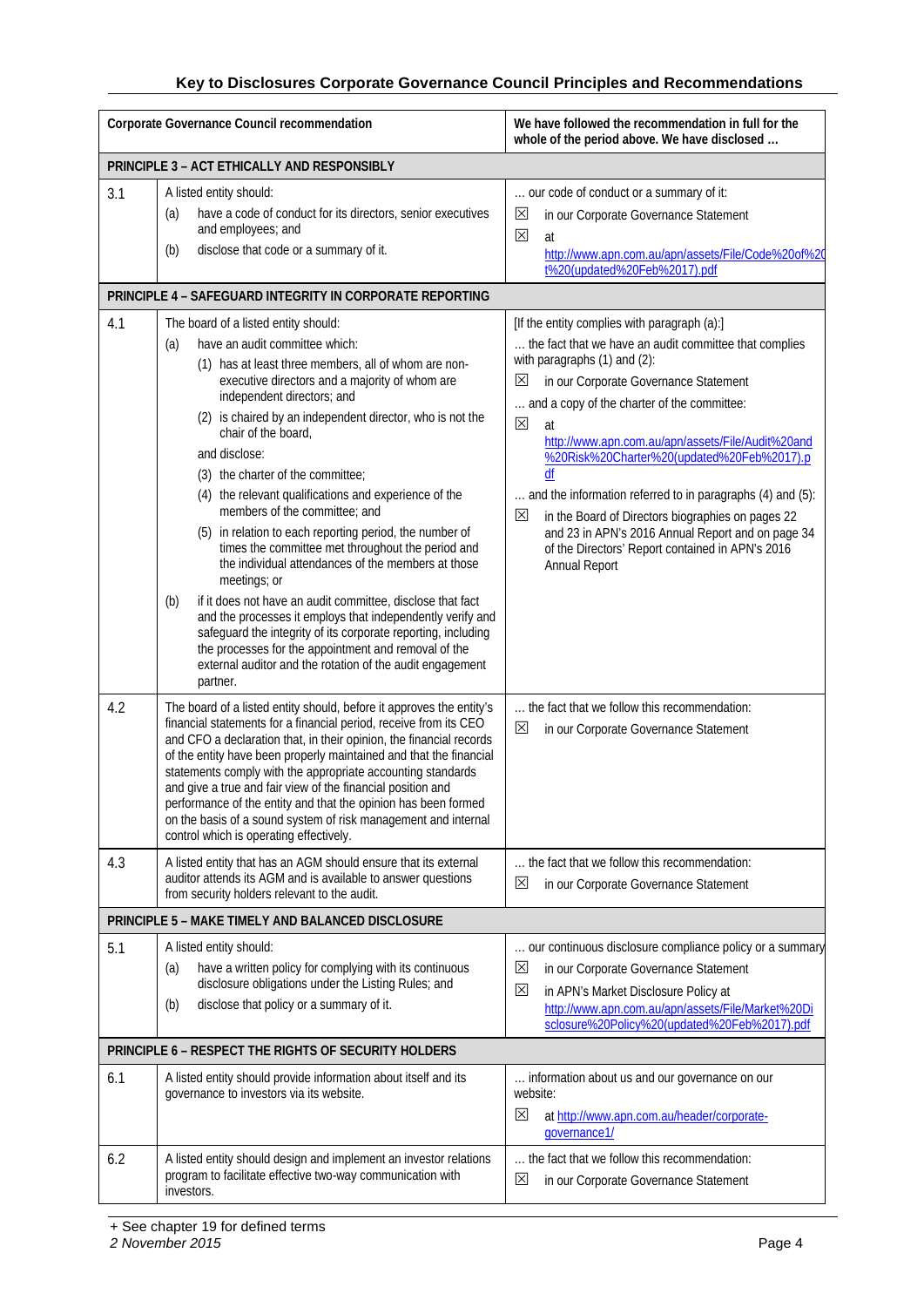|            | Corporate Governance Council recommendation                                                                                                                                                                                                                                                                                                                                                                                                                                                                                                                                                                                                                                                                                          | We have followed the recommendation in full for the<br>whole of the period above. We have disclosed                                                                                                                                                                                                                                                                                                                                                                                                                                                                                                         |
|------------|--------------------------------------------------------------------------------------------------------------------------------------------------------------------------------------------------------------------------------------------------------------------------------------------------------------------------------------------------------------------------------------------------------------------------------------------------------------------------------------------------------------------------------------------------------------------------------------------------------------------------------------------------------------------------------------------------------------------------------------|-------------------------------------------------------------------------------------------------------------------------------------------------------------------------------------------------------------------------------------------------------------------------------------------------------------------------------------------------------------------------------------------------------------------------------------------------------------------------------------------------------------------------------------------------------------------------------------------------------------|
| 6.3        | A listed entity should disclose the policies and processes it has in<br>place to facilitate and encourage participation at meetings of<br>security holders.                                                                                                                                                                                                                                                                                                                                                                                                                                                                                                                                                                          | our policies and processes for facilitating and<br>encouraging participation at meetings of security holders:<br>⊠<br>in our Corporate Governance Statement                                                                                                                                                                                                                                                                                                                                                                                                                                                 |
| 6.4        | A listed entity should give security holders the option to receive<br>communications from, and send communications to, the entity<br>and its security registry electronically.                                                                                                                                                                                                                                                                                                                                                                                                                                                                                                                                                       | the fact that we follow this recommendation:<br>×<br>in our Corporate Governance Statement and in the<br>Shareholders Information section on pages 29 and<br>30 in APN's 2016 Annual Report                                                                                                                                                                                                                                                                                                                                                                                                                 |
|            | PRINCIPLE 7 - RECOGNISE AND MANAGE RISK                                                                                                                                                                                                                                                                                                                                                                                                                                                                                                                                                                                                                                                                                              |                                                                                                                                                                                                                                                                                                                                                                                                                                                                                                                                                                                                             |
| 7.1        | The board of a listed entity should:<br>have a committee or committees to oversee risk, each of<br>(a)<br>which:<br>(1) has at least three members, a majority of whom are<br>independent directors; and<br>(2) is chaired by an independent director,<br>and disclose:<br>(3) the charter of the committee;<br>(4) the members of the committee; and<br>(5) as at the end of each reporting period, the number of<br>times the committee met throughout the period and<br>the individual attendances of the members at those<br>meetings; or<br>if it does not have a risk committee or committees that<br>(b)<br>satisfy (a) above, disclose that fact and the processes it<br>employs for overseeing the entity's risk management | [If the entity complies with paragraph (a):]<br>the fact that we have a committee or committees to<br>oversee risk that comply with paragraphs (1) and (2):<br>$\mathsf{X}$<br>in our Corporate Governance Statement<br>and a copy of the charter of the committee:<br>$\boxtimes$<br>at<br>http://www.apn.com.au/apn/assets/File/Audit%20and<br>%20Risk%20Charter%20(updated%20Feb%2017).p<br>df<br>and the information referred to in paragraphs (4) and (5):<br>$\boxtimes$<br>in our Corporate Governance Statement and on page<br>34 of the Directors' Report contained in APN's 2016<br>Annual Report |
| 7.2        | framework.<br>The board or a committee of the board should:<br>review the entity's risk management framework at least<br>(a)<br>annually to satisfy itself that it continues to be sound; and<br>disclose, in relation to each reporting period, whether such<br>(b)<br>a review has taken place.                                                                                                                                                                                                                                                                                                                                                                                                                                    | the fact that board or a committee of the board reviews<br>the entity's risk management framework at least annually to<br>satisfy itself that it continues to be sound:<br>区<br>in our Corporate Governance Statement<br>区<br>and in our Audit & Risk Committee Charter at<br>http://www.apn.com.au/apn/assets/File/Audit%20and<br>%20Risk%20Charter%20(updated%20Feb%2017).p<br>df<br>and that such a review has taken place in the reporting<br>period covered by this Appendix 4G:<br>$\mathbb{X}$<br>in our Corporate Governance Statement                                                              |
| 7.3<br>7.4 | A listed entity should disclose:<br>if it has an internal audit function, how the function is<br>(a)<br>structured and what role it performs; or<br>if it does not have an internal audit function, that fact and<br>(b)<br>the processes it employs for evaluating and continually<br>improving the effectiveness of its risk management and<br>internal control processes.<br>A listed entity should disclose whether it has any material<br>exposure to economic, environmental and social sustainability<br>risks and, if it does, how it manages or intends to manage those<br>risks.                                                                                                                                           | If the entity complies with paragraph (a):]<br>how our internal audit function is structured and what<br>role it performs:<br>in our Corporate Governance Statement<br>⊠<br>whether we have any material exposure to economic,<br>environmental and social sustainability risks and, if we do,<br>how we manage or intend to manage those risks:<br>$\mathbb{X}$<br>in our Corporate Governance Statement                                                                                                                                                                                                   |